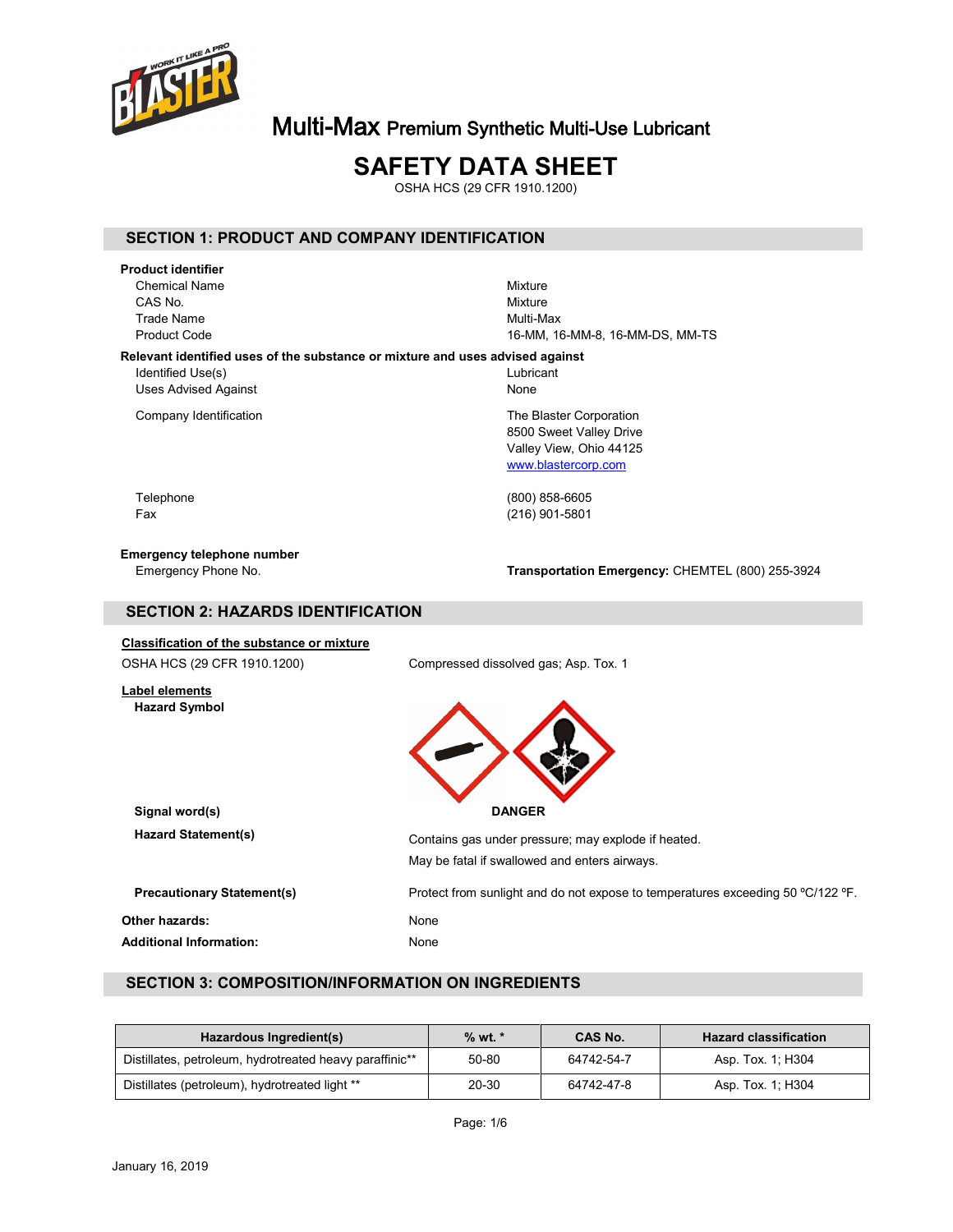

| Naphthalenesulfonic acid, dinonyl-, calcium salt (2:1) | 0.75-3  | 57855-77-3 | <b>Skin Irrit. 2: H315</b><br>Eve Irrit, 2: H319 |
|--------------------------------------------------------|---------|------------|--------------------------------------------------|
| Carbon dioxide                                         | $2 - 5$ | 124-38-9   | Press. Gas (*)                                   |

**Additional Information -** Substances in the product which may present a health or environmental hazard, or which have been assigned occupational exposure limits, are detailed below.: None

\* The exact percentage withheld as a trade secret in accordance with 29 CFR 1910.1200.

\*\* Dearomatized. Contains <2% aromatic hydrocarbons.

# **SECTION 4: FIRST AID MEASURES**



#### **Description of first aid measures**

| Inhalation                                                                    | Not normally required. If symptoms occur obtain medical attention.                                                                                                     |
|-------------------------------------------------------------------------------|------------------------------------------------------------------------------------------------------------------------------------------------------------------------|
| <b>Skin Contact</b>                                                           | Not normally required. If skin irritation occurs: Get medical<br>advice/attention.                                                                                     |
| Eye Contact                                                                   | Rinse cautiously with water for several minutes. Remove contact<br>lenses, if present and easy to do. Continue rinsing. If symptoms occur<br>obtain medical attention. |
| Ingestion                                                                     | Do not give anything by mouth to an unconscious person. Seek medical<br>treatment. Do NOT induce vomiting.                                                             |
| Most important symptoms and effects, both acute and<br>delayed                | May be fatal if swallowed and enters airways.                                                                                                                          |
| Indication of any immediate medical attention and<br>special treatment needed | IF SWALLOWED: Immediately call a POISON CENTER or<br>doctor/physician. Do NOT induce vomiting.                                                                         |

# **SECTION 5: FIRE-FIGHTING MEASURES**

| <b>Extinguishing Media</b>                                       |                                                                                                                                                                                |  |  |
|------------------------------------------------------------------|--------------------------------------------------------------------------------------------------------------------------------------------------------------------------------|--|--|
| -Suitable Extinguishing Media<br>-Unsuitable Extinguishing Media | Extinguish with carbon dioxide, dry chemical, foam or water spray.<br>Do not use water jet.                                                                                    |  |  |
| Special hazards arising from the substance or<br>mixture         | Contains gas under pressure; may explode if heated.                                                                                                                            |  |  |
| <b>Advice for fire-fighters</b>                                  | A self contained breathing apparatus and suitable protective clothing<br>should be worn in fire conditions. Keep containers cool by spraying<br>with water if exposed to fire. |  |  |

# **SECTION 6: ACCIDENTAL RELEASE MEASURES**

| Personal precautions, protective equipment and<br>emergency procedures | Avoid contact with eyes.                                                                         |
|------------------------------------------------------------------------|--------------------------------------------------------------------------------------------------|
| <b>Environmental precautions</b>                                       | Prevent liquid entering sewers, basements and work pits.                                         |
| Methods and material for containment and cleaning up                   | Cover spills with inert absorbent material. Transfer to a container for<br>disposal or recovery. |
| Reference to other sections<br><b>Additional Information</b>           | None<br>None                                                                                     |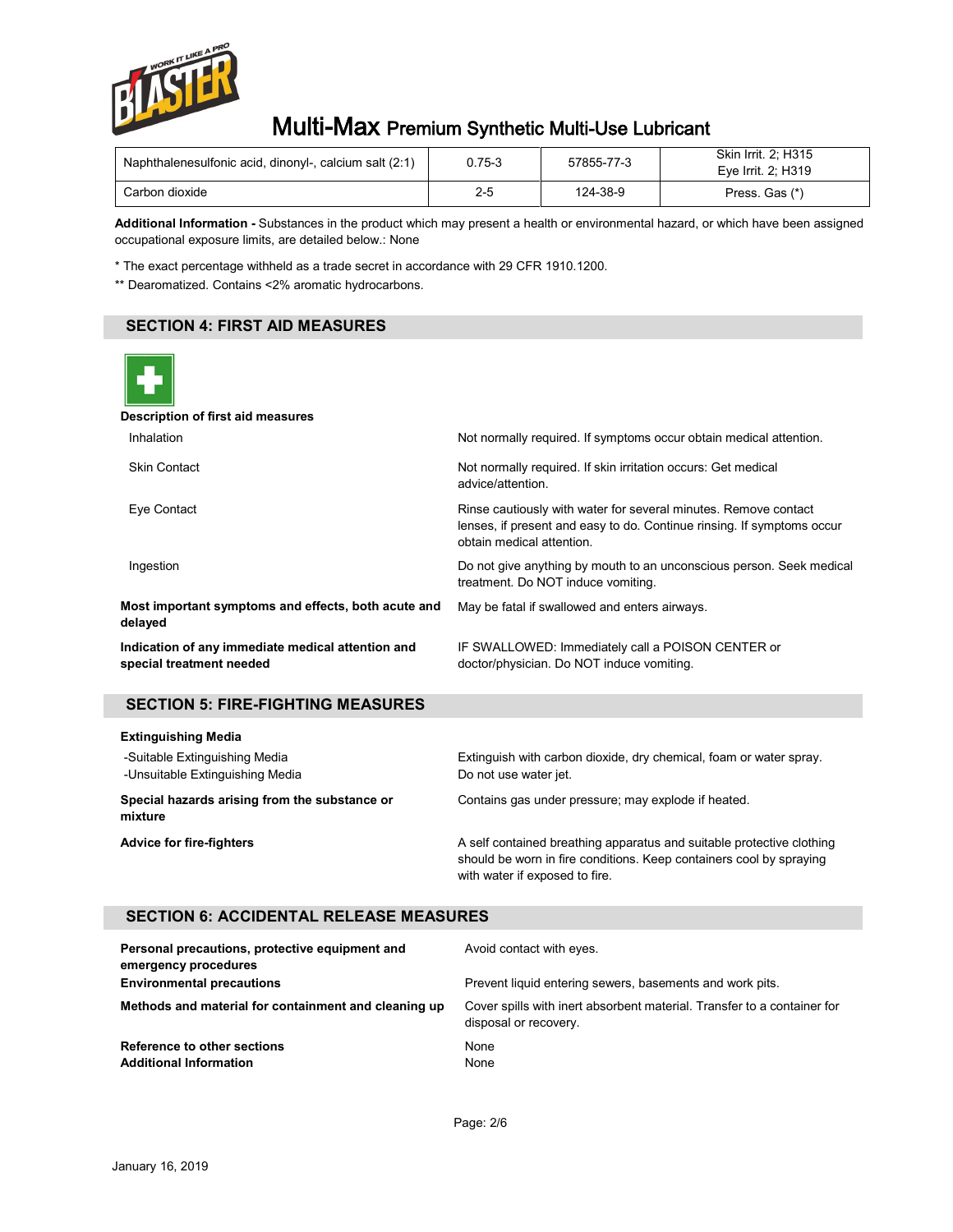

# **SECTION 7: HANDLING AND STORAGE**

**Precautions for safe handling** Avoid contact with skin and eyes.

### **Conditions for safe storage, including any incompatibilities**

| Specific end use(s)     | Lubricant                                                                              |
|-------------------------|----------------------------------------------------------------------------------------|
| -Incompatible materials | This product should be stored away from sources of strong heat or oxidizing chemicals. |
| -Storage temperature    | Protect from sunlight and do not expose to temperatures exceeding 50 °C/122 °F.        |

## **SECTION 8: EXPOSURE CONTROLS/PERSONAL PROTECTION**

### **Occupational Exposure Limits**

|                         |          | $(8hr\,TWA)$         |                  | (STEL)               |                       |       |
|-------------------------|----------|----------------------|------------------|----------------------|-----------------------|-------|
| <b>SUBSTANCE.</b>       | CAS No.  | <b>PEL</b><br>(OSHA) | TLV<br>(ACGIH)   | <b>PEL</b><br>(OSHA) | <b>TLV</b><br>(ACGIH) | Note: |
| Mineral oils / Oil Mist | -------- | $5 \text{ mg/m}$     | 5 mg/m $3^{(1)}$ | -----                | $- - - - -$           | (1)   |
| Carbon Dioxide          | 124-38-9 | 5,000 ppm            | 5,000 ppm        | $-----$              | 30,000 ppm            | #     |

**#** Assure minimum oxygen content of work atmosphere. ; (I) Inhalable fraction

| Recommended monitoring method<br><b>Exposure controls</b> | Not normally required.                                                                          |
|-----------------------------------------------------------|-------------------------------------------------------------------------------------------------|
| Appropriate engineering controls                          | Provide adequate ventilation to ensure that the occupational exposure<br>limit is not exceeded. |
| Personal protection equipment                             |                                                                                                 |
| Eye/face protection                                       | Wear protective eyewear (goggles, face shield, or safety glasses).                              |
| Skin protection (Hand protection/ Other)                  | Wear suitable gloves if prolonged skin contact is likely.                                       |
| Respiratory protection                                    | In case of insufficient ventilation, wear suitable respiratory equipment.                       |
| Thermal hazards                                           | Not normally required. Use gloves with insulation for thermal<br>protection, when needed.       |
| <b>Environmental Exposure Controls</b>                    | Prevent release to the environment.                                                             |

# **SECTION 9: PHYSICAL AND CHEMICAL PROPERTIES**

## **Information on basic physical and chemical properties**

Appearance Aerosol Color. Amber Odor **Typical Petroleum** Odor Threshold (ppm) <br>
Detailable bH (Value) Not available bH (Value) pH (Value)<br>
Mot available<br>
Melting Point (°C) / Freezing Point (°C)<br>
Mot available Melting Point (°C) / Freezing Point (°C)  $\blacksquare$  Not available<br>Boiling point/boiling range (°C): Not available Boiling point/boiling range (°C):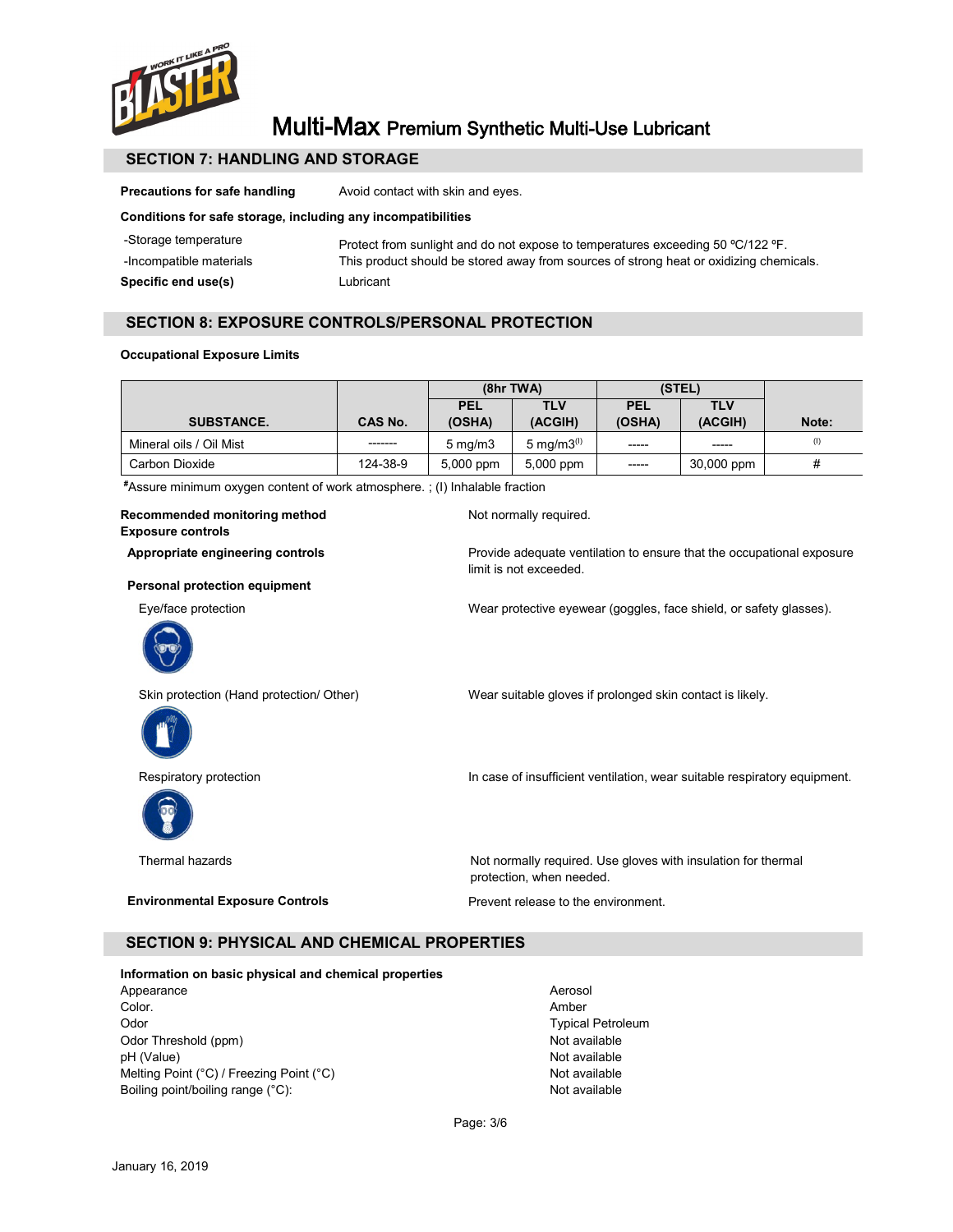

| Flash Point (°C)                        | 284°F / 140°  |
|-----------------------------------------|---------------|
| <b>Evaporation Rate</b>                 | Not available |
| Flammability (solid, gas)               | Not available |
| <b>Explosive Limit Ranges</b>           | Not available |
| Vapor pressure (Pascal)                 | Not available |
| Vapor Density (Air=1)                   | Not available |
| Density (g/ml)                          | Not available |
| Solubility (Water)                      | Not available |
| Solubility (Other)                      | Not available |
| Partition Coefficient (n-Octanol/water) | Not available |
| Auto Ignition Point (°C)                | Not available |
| Decomposition Temperature (°C)          | Not available |
| Kinematic Viscosity                     | $20$ cSt      |
| Explosive properties                    | Not explosive |
| Oxidizing properties                    | Not oxidizing |

284°F / 140°C Not available Not available Not available Not available Not available Not available Not available Not explosive. Not oxidizing.

**Other information** and **Not available** Not available

# **SECTION 10: STABILITY AND REACTIVITY**

**Reactivity Reactivity Reactivity Stable under normal conditions. Chemical stability** Stable. **Possibility of hazardous reactions None anticipated.** None anticipated. **Incompatible materials Incompatible materials Strong oxidizing agents** 

**Conditions to avoid Avoid contact with heat and ignition sources. Hazardous decomposition product(s)** Carbon monoxide, Carbon dioxide, Acrid smoke

## **SECTION 11: TOXICOLOGICAL INFORMATION**

**Exposure routes:** Inhalation**,** Skin Contact**,** Eye Contact

#### **Information on toxicological effects**

Distillates, petroleum, hydrotreated heavy paraffinic (CAS# 64742-54-7): By analogy with similar materials

| <b>Acute toxicity</b> (calculated / estimated)<br><b>Irritation/Corrosivity</b><br><b>Sensitization</b><br><b>Repeated dose toxicity</b> |     | Oral: LD50 >5000 mg/kg-bw (rat)<br>Dermal: LD50 >2000 mg/kg-bw (rabbit)<br>Mild irritant. |             |              |                                                         |                                         |  |
|------------------------------------------------------------------------------------------------------------------------------------------|-----|-------------------------------------------------------------------------------------------|-------------|--------------|---------------------------------------------------------|-----------------------------------------|--|
|                                                                                                                                          |     |                                                                                           |             |              |                                                         | It is not a skin sensitizer.<br>No data |  |
|                                                                                                                                          |     | Carcinogenicity                                                                           |             |              | It is unlikely to present a carcinogenic hazard to man. |                                         |  |
|                                                                                                                                          |     | <b>NTP</b>                                                                                | <b>IARC</b> | <b>ACGIH</b> | <b>OSHA</b>                                             | <b>NIOSH</b>                            |  |
| No.                                                                                                                                      | No. | No.                                                                                       | No.         | No.          |                                                         |                                         |  |

**Reproductive toxicity Not available** Not available

**Mutagenicity** There is no evidence of mutagenic potential.

## **SECTION 12: ECOLOGICAL INFORMATION**

### **Ecotoxicity**

Acute toxicity (estimated / calculated) LC50(96 hour): >100 mg/l (fish)

Long Term Toxicity **No data** No data

**Persistence and degradability No data.** No data. **Bioaccumulative potential Low Communication Communication Communication Communication Communication Communication Communication Communication Communication Communication Communication Communication Communication Communica** 

Page: 4/6 EC50(48 hour): >100 mg/l (Daphnia magna) EC50 (72 hour):> 100 mg/l (algae)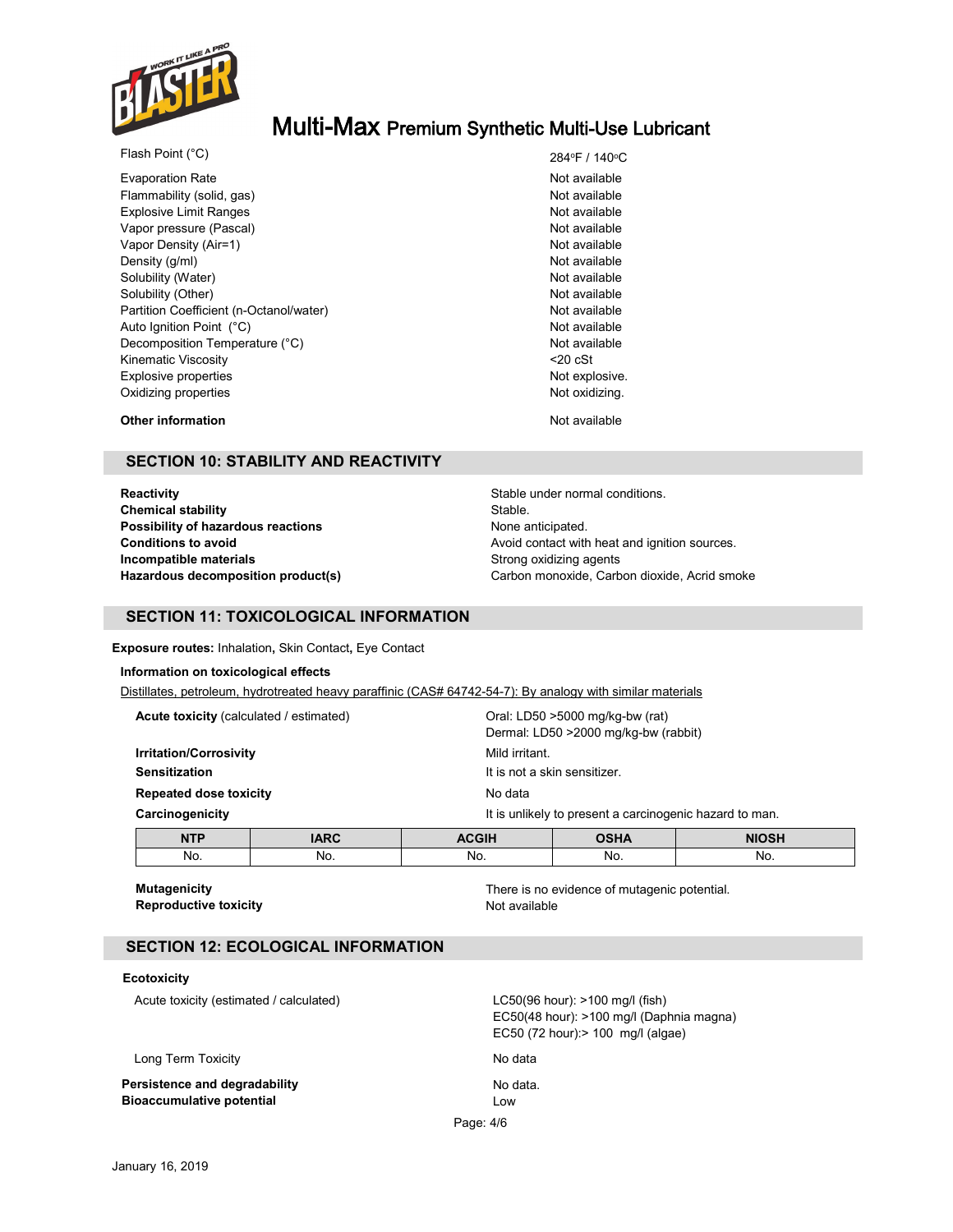

**Mobility in soil** No data. **Results of PBT and vPvB assessment** Not classified as PBT or vPvB. **Other adverse effects** None known.

## **SECTION 13: DISPOSAL CONSIDERATIONS**

**Waste treatment methods Disposal should be in accordance with local, state or national** legislation. Consult an accredited waste disposal contractor or the local authority for advice.

## **SECTION 14: TRANSPORT INFORMATION**

|                              | <b>U.S. DOT</b>         | Sea transport<br>(IMDG) | Air transport<br>(ICAO/IATA) |
|------------------------------|-------------------------|-------------------------|------------------------------|
| UN number                    | 1950                    | 1950                    | 1950                         |
| <b>Proper Shipping Name</b>  | Aerosols, non-flammable | Aerosols, non-flammable | Aerosols, non-flammable      |
| Transport hazard class(es)   | 2.2                     | 2.2                     | 2.2                          |
| Packing group                | Not applicable          | Not applicable          | Not applicable               |
| <b>Environmental hazards</b> | None assigned           | None assigned           | None assigned                |
| Special precautions for user | None assigned           | None assigned           | None assigned                |

**Transport in bulk according to Annex II of MARPOL73/78 and the IBC Code:** Not applicable

## **SECTION 15: REGULATORY INFORMATION**

**Safety, health and environmental regulations/legislation specific for the substance or mixture:**

**TSCA (Toxic Substance Control Act) -** Inventory Status**:** All components listed or polymer exempt.

#### **Designated Hazardous Substances and Reportable Quantities (40 CFR 302.4)**:

| <b>Chemical Name</b> | CAS No. | Typical %wt. | <b>RQ (Pounds)</b> |
|----------------------|---------|--------------|--------------------|
| None                 | ------- | ------       | ------             |

**SARA 311/312 - Hazard Categories:** See SECTION 2 - HAZARDS IDENTIFICATION

#### **SARA 313 - Toxic Chemicals (40 CFR 372):**

| <b>Chemical Name</b> | <b>CAS No.</b> | <b>Typical %wt.</b> |
|----------------------|----------------|---------------------|
| None                 | ----           | $---$               |

#### **SARA 302 - Extremely Hazardous Substances(40 CFR 355):**

| <b>Chemical Name</b> | <b>CAS No.</b> | <b>Typical %wt.</b> | TPQ (pounds) |
|----------------------|----------------|---------------------|--------------|
| None                 | $---$          | ----                | $---$        |

#### **California Proposition 65 List:**

| <b>Chemical Name</b> | CAS No.     | <b>Type of Toxicity</b> |
|----------------------|-------------|-------------------------|
| None                 | $- - - - -$ | $- - - - -$             |

## **SECTION 16: OTHER INFORMATION**

**The following sections contain revisions or new statements:** 1-16.

**Date of preparation:** October 9, 2018